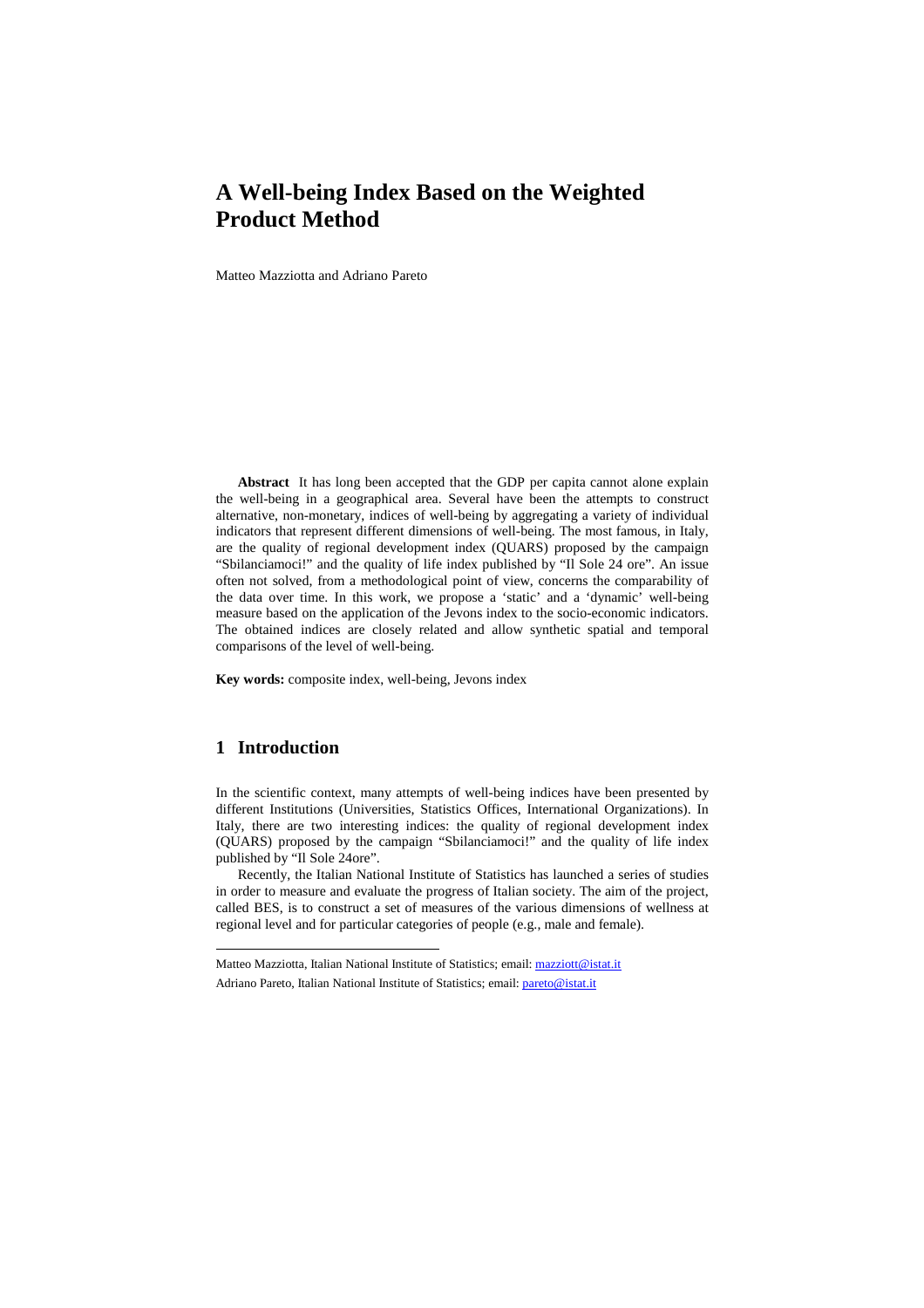One of the main problems in order to construct composite indices is the choice of a method that allows time comparisons. As is known, there are several procedures for the normalization of the data, most of which use 'relative' parameters (e.g., the average value, the minimum or the maximum of a given year).

These parameters affect both the QUARS, which is based on *z*-scores, and the index proposed by "Il Sole 24ore", that uses a function of 'distance from the best performer'. In the case of the Human Development Index (HDI), the problem has been overcome by using a re-scaling of the indicators in the range (0, 1) with limits independent from the observed values in a given year. This solution may lead to future values outside the predetermined range and the only alternative is to recalculate the index values for the past years.

 In this paper, we propose an application of the Jevons index to the indicators of well-being that allows to build, for each unit, both a 'static' index, for regional comparisons, and a 'dynamic' index for time comparisons, in a not full compensatory perspective. In Section 2, a description of the method is reported and in Section 3 an application to real data is proposed.

## **2 'Static' and 'dynamic' well-being index**

The weighted product method is one of the major techniques in composite index construction since it represents a trade-off solution between additive methods with full compensability and non-compensatory approaches [4]. When an unweighted geometric mean of ratios - such as the Jevons index - is computed, the obtained result satisfies many desirable properties from an axiomatic point of view [2].

Let  $x_{ij}^t$  the value of the indicator *j* for the region *i* at time *t* (*j*=1, …, *m*; *i*=1, …, *n*;  $t=t_0, t_1$ ). A 'static' well-being index may be defined as follows:

$$
SWI_i^t = \prod_{j=1}^m \left(\frac{x_{ij}^t}{x_{ij}^t} 100\right)^{\frac{1}{m}}
$$

where  $x_{rj}^t$  is the reference or base value, e.g., the national average. Therefore, values of SWI that are higher (lower) than 100 indicate regions with above (below) average performance.

In order to compare the data from time  $t_0$  to  $t_1$ , for each region, we can construct a 'dynamic' well-being index given by:

$$
\text{DWI}_{i}^{t_{i}/t_{0}} = \prod_{j=1}^{m} \left(\frac{x_{ij}^{t_{1}}}{x_{ij}^{t_{0}}}100\right)^{\frac{1}{m}}.
$$

For the 'circularity' or 'transitivity' property of the index number theory, SWI and DWI are linked by the relation:

$$
\text{DWI}_{i}^{t_1/t_0} = (\text{SWI}_{i}^{t_1} / \text{SWI}_{i}^{t_0}) \text{DWI}_{r}^{t_1/t_0}.
$$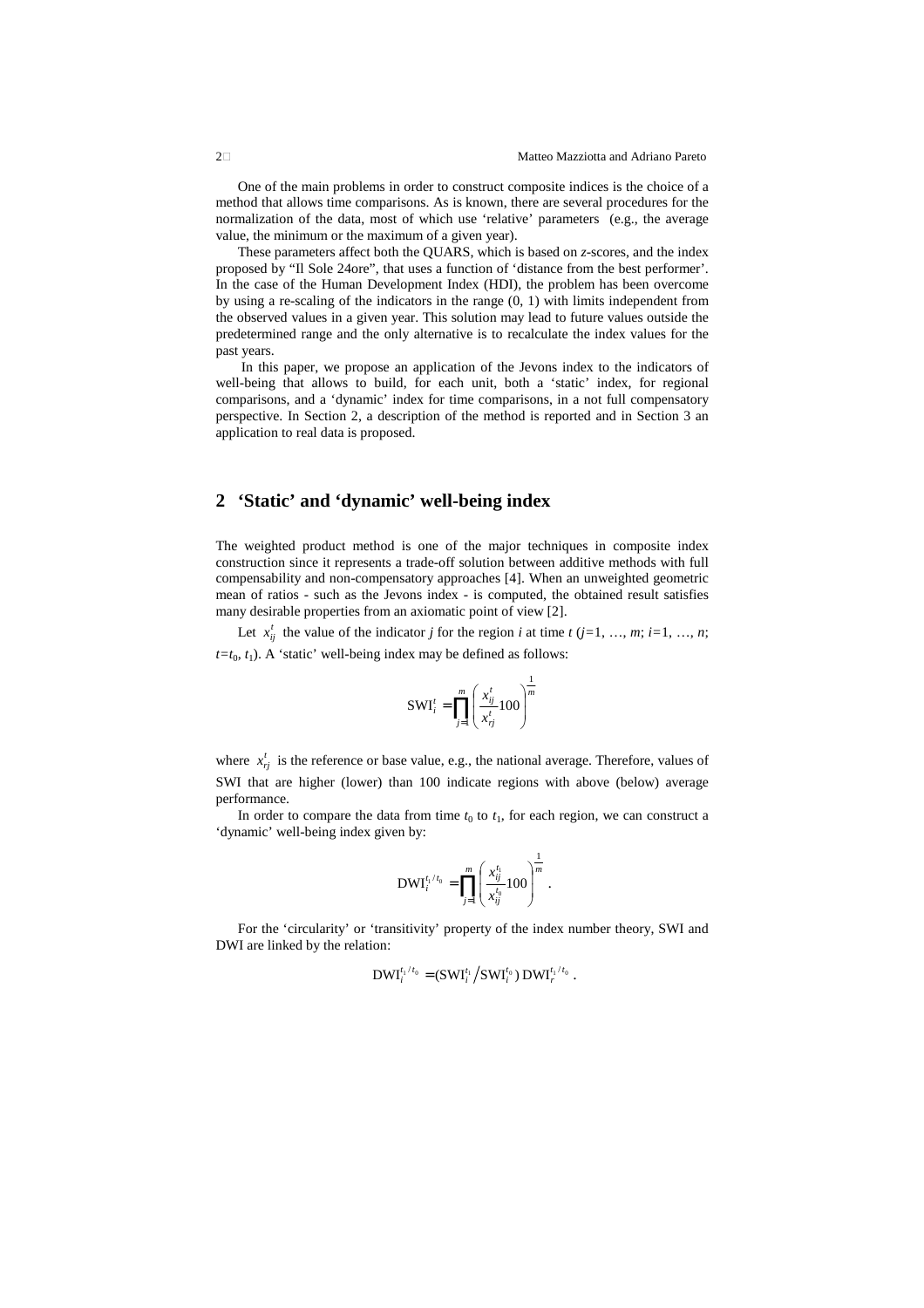Note that the 'dynamic' well-being index is similar to the Canadian Index of Wellbeing [3], except for the aggregation function. The Canadian approach is full compensatory since a simple arithmetic mean of ratios is used. We think that a multiplicative approach, such as in the new HDI, is preferable from both an axiomatic point of view (property of the index) and a conceptual point of view (full compensability is not realistic) [1].

### **3 An application to the Italian regions**

In order to show the calculation of SWI and DWI, we consider a set of indicators of well-being in the Italian regions in 2005 and 2009.

The variables used are: Sporting activities, Close to supermarkets, Green space, Public transport, Parking provision, Children's services, Elderly home care.

The data matrix is reported in Table 1.

**Table 1:** Individual indicators of well-being in the Italian regions (Years 2005, 2009)

|                       | 2005                   |                          |             |                     |                      |                        | 2009                 |                        |                          |             |                     |                      |                        |                      |
|-----------------------|------------------------|--------------------------|-------------|---------------------|----------------------|------------------------|----------------------|------------------------|--------------------------|-------------|---------------------|----------------------|------------------------|----------------------|
| Regions               | activities<br>Sporting | supermarkets<br>Close to | Green space | transport<br>Public | provision<br>Parking | Children's<br>services | home care<br>Elderly | activities<br>Sporting | supermarkets<br>Close to | Green space | transport<br>Public | provision<br>Parking | Children's<br>services | home care<br>Elderly |
| Piemonte              | 34,1                   | 60,3                     |             | 42,0 189,8          | 12,5                 | 28,6                   | 1,8                  | 34,1                   | 69,0                     | 42,5        | 199.3               | 17,1                 | 37,1                   | 2,3                  |
| Valle d'Aosta         | 33,9                   | 52,7                     | 23.2        | 544.0               | 5,3                  | 100,0                  | 0,1                  | 46,3                   | 58,6                     | 26,2        | 580.0               | 8,4                  | 78.4                   | 0,4                  |
| Lombardia             | 37,7                   | 69,9                     | 27.6        | 230.1               | 20,0                 | 54.6                   | 3,2                  | 36.5                   | 68,9                     | 28.6        | 227.7               | 24,1                 | 62.5                   | 4,1                  |
| Trentino-Alto Adige   | 53,1                   | 72,2                     | 71.2        | 190.7               | 28,6                 | 75.8                   | 0,6                  | 48,2                   | 71.9                     | 70.3        | 192.9               | 34,5                 | 83.8                   | 0, 8                 |
| Veneto                | 39,4                   | 65,8                     | 58,7        | 122,5               | 39,8                 | 42,7                   | 5,0                  | 39,6                   | 70.1                     | 62,3        | 124.4               | 42,2                 | 70.2                   | 4,8                  |
| Friuli-Venezia Giulia | 36,7                   | 72,7                     | 21,8        | 257.4               | 11.9                 | 53.0                   | 7,9                  | 37,5                   | 74,6                     | 22.1        | 258.1               | 12,0                 | 83.6                   | 7,7                  |
| Liguria               | 26.6                   | 67,9                     | 35,3        | 312.5               | 23,1                 | 75.3                   | 3,1                  | 27,6                   | 70,6                     | 35.4        | 311.0               | 22,3                 | 64.3                   | 3,4                  |
| Emilia-Romagna        | 32,4                   | 71,1                     | 158,5       | 81.0                | 24,4                 | 78,0                   | 5,4                  | 36,8                   | 69.3                     | 157.7       | 83,0                | 24,0                 | 88.0                   | 8,3                  |
| Toscana               | 30,4                   | 68.7                     | 152.5       | 106.0               | 18.6                 | 78.0                   | 2,1                  | 33,1                   | 64.3                     | 152.1       | 108.4               | 20,9                 | 74.6                   | 2,2                  |
| Umbria                | 31,2                   | 65.9                     | 192.1       | 162.4               | 27,4                 | 51.1                   | 4,1                  | 32,3                   | 73.7                     | 187.6       | 162.8               | 26,9                 | 63.0                   | 7,6                  |
| Marche                | 31,4                   | 76.0                     | 185.8       | 157.2               | 9,2                  | 45.9                   | 3,3                  | 32,2                   | 67.4                     | 186.1       | 157.7               | 15,3                 | 55.7                   | 3,6                  |
| Lazio                 | 33,7                   | 74,3                     | 127.4       | 124.5               | 6,5                  | 30.4                   | 3,3                  | 29,4                   | 74,7                     | 121.0       | 132.3               | 7,0                  | 30.7                   | 4,0                  |
| Abruzzo               | 28,9                   | 55.5                     | 714,5       | 93.5                | 5,3                  | 26,2                   | 1,8                  | 31,0                   | 63.0                     | 710.0       | 93.5                | 21,1                 | 52,1                   | 4,8                  |
| Molise                | 23,2                   | 52,1                     | 18.3        | 177,2               | 1,3                  | 2,9                    | 6,1                  | 22,0                   | 58.7                     | 18.5        | 177.2               | 1,2                  | 7,4                    | 2,4                  |
| Campania              | 22,3                   | 59,3                     | 24,8        | 227.3               | 7,3                  | 39.2                   | 1,4                  | 21.1                   | 60,0                     | 25.9        | 218.0               | 5,9                  | 50.5                   | 1,9                  |
| Puglia                | 25,8                   | 70,3                     | 7.8         | 114.3               | 7,3                  | 27,5                   | 2,0                  | 23,8                   | 69,6                     | 8.1         | 122.0               | 8,2                  | 44,2                   | 2,0                  |
| Basilicata            | 24,4                   | 55,5                     | 547.9       | 84.9                | 2,4                  | 32,8                   | 3,9                  | 27,1                   | 65.2                     | 545.6       | 87.4                | 2,3                  | 21,4                   | 5,1                  |
| Calabria              | 24,5                   | 55,1                     | 19.7        | 159.6               | 20,3                 | 7,8                    | 1,6                  | 24,8                   | 56,4                     | 20.8        | 172,8               | 19.5                 | 15.6                   | 2,5                  |
| Sicilia               | 21,5                   | 63.6                     | 71,5        | 72,2                | 3.4                  | 33.3                   | 0,8                  | 22,5                   | 68.6                     | 73.3        | 75,7                | 6.5                  | 34.6                   | 1,1                  |
| Sardegna              | 31.1                   | 75.9                     | 86.4        | 55.7                | 16.8                 | 17.2                   | 1,1                  | 28,2                   | 78.3                     | 85.9        | 56.6                | 16,9                 | 20.4                   | 2,3                  |
| Italia                | 31,3                   | 67,1                     | 93,5        | 118,8               | 14,4                 | 42,8                   | 2,9                  | 31,1                   | 68,5                     | 93,6        | 122,1               | 16,2                 | 51,7                   | 3,6                  |

Source: http://www3.istat.it/ambiente/contesto/infoterr/assi/asseV.xls

Table 2 presents the results. Note that the base value of the 'static' indices (SWI<sub>05</sub>) and  $SWI_{09}$ ), for each region, is the national average (Italy), while the base of the 'dynamic' index  $(DWI_{09/05})$  is the value for the year 2005.

As we can see from the table, not necessarily each relative increase corresponds to an absolute one and vice versa. For example, from 2005 to 2009, Toscana shows a reduction of the level of well-being compared to the national average  $(SWI_{05}=113.4 \text{ vs.})$  $SWI_{09}=107.3$ ), though the values of the individual indicators, on the whole, are